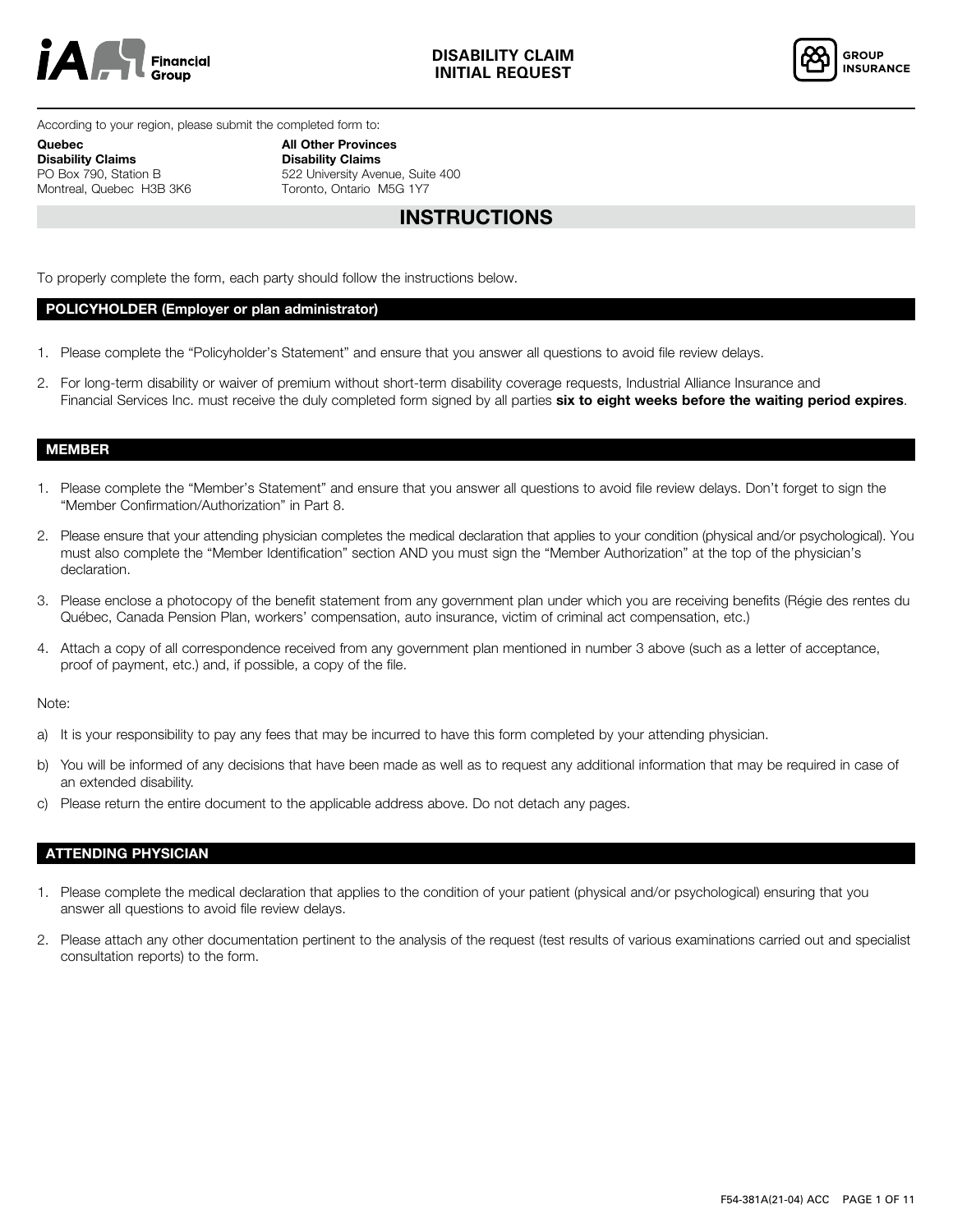



According to your region, please submit the completed form to:

#### Quebec Disability Claims

PO Box 790, Station B Montreal, Quebec H3B 3K6

All Other Provinces Disability Claims 522 University Avenue, Suite 400 Toronto, Ontario M5G 1Y7

|                               |                                                                                                                                                                                                                                                                                                                                                                                                                                                |                                              | <b>POLICYHOLDER'S STATEMENT</b> | TO EXPEDITE PROCESSING, PLEASE ANSWER ALL QUESTIONS AND OBTAIN ALL REQUIRED SIGNATURES. |
|-------------------------------|------------------------------------------------------------------------------------------------------------------------------------------------------------------------------------------------------------------------------------------------------------------------------------------------------------------------------------------------------------------------------------------------------------------------------------------------|----------------------------------------------|---------------------------------|-----------------------------------------------------------------------------------------|
|                               | <b>Type of claim:</b> Short-term disability $\Box$                                                                                                                                                                                                                                                                                                                                                                                             | Long-term disability $\Box$                  | Waiver of premium $\Box$        |                                                                                         |
|                               | <b>1. COVERAGE INFORMATION</b>                                                                                                                                                                                                                                                                                                                                                                                                                 |                                              |                                 |                                                                                         |
|                               |                                                                                                                                                                                                                                                                                                                                                                                                                                                |                                              |                                 |                                                                                         |
|                               |                                                                                                                                                                                                                                                                                                                                                                                                                                                |                                              |                                 |                                                                                         |
|                               |                                                                                                                                                                                                                                                                                                                                                                                                                                                |                                              |                                 | Postal code                                                                             |
|                               | Home phone no. $\boxed{\phantom{a}\phantom{a}}$ $\boxed{\phantom{a}}$ $\boxed{\phantom{a}}$ $\boxed{\phantom{a}}$ $\boxed{\phantom{a}}$ $\boxed{\phantom{a}}$ $\boxed{\phantom{a}}$ $\boxed{\phantom{a}}$ $\boxed{\phantom{a}}$ $\boxed{\phantom{a}}$ $\boxed{\phantom{a}}$ $\boxed{\phantom{a}}$ $\boxed{\phantom{a}}$ $\boxed{\phantom{a}}$ $\boxed{\phantom{a}}$ $\boxed{\phantom{a}}$ $\boxed{\phantom{a}}$ $\boxed{\phantom{a}}$ $\boxed$ |                                              |                                 | Cell phone no. L                                                                        |
|                               | Best time of the day to contact the plan member: AM $\Box$                                                                                                                                                                                                                                                                                                                                                                                     | PML                                          |                                 |                                                                                         |
| Date of birth [               | $\begin{array}{c c} & \mathsf{Y} \\ \hline & \mathsf{I} & \mathsf{I} \end{array}$                                                                                                                                                                                                                                                                                                                                                              |                                              |                                 |                                                                                         |
|                               |                                                                                                                                                                                                                                                                                                                                                                                                                                                |                                              |                                 |                                                                                         |
|                               | Plan member's effective date of insurance with iA Financial Group<br>Original effective date of insurance L                                                                                                                                                                                                                                                                                                                                    | $\sim$ 1 $\sim$ 1 $\sim$ 1 $\sim$ 1 $\sim$ 1 | M<br>$\Box$<br>Date of hire L   | D<br>D<br>M<br>Service date l<br>M                                                      |
|                               | <b>Benefits</b>                                                                                                                                                                                                                                                                                                                                                                                                                                |                                              |                                 | <b>Current insurance amount</b>                                                         |
| Basic life insurance - Member |                                                                                                                                                                                                                                                                                                                                                                                                                                                |                                              |                                 |                                                                                         |
|                               | Basic accidental death and dismemberment - Member                                                                                                                                                                                                                                                                                                                                                                                              |                                              |                                 |                                                                                         |
| Optional life insurance       |                                                                                                                                                                                                                                                                                                                                                                                                                                                |                                              |                                 |                                                                                         |
| 1. Member                     |                                                                                                                                                                                                                                                                                                                                                                                                                                                |                                              |                                 |                                                                                         |
| 2. Spouse                     |                                                                                                                                                                                                                                                                                                                                                                                                                                                |                                              |                                 |                                                                                         |
| 3. Children                   |                                                                                                                                                                                                                                                                                                                                                                                                                                                |                                              |                                 |                                                                                         |
|                               | Long-term disability - Member                                                                                                                                                                                                                                                                                                                                                                                                                  |                                              |                                 |                                                                                         |
|                               | 2. WORK SCHEDULE AND EARNINGS INFORMATION                                                                                                                                                                                                                                                                                                                                                                                                      |                                              |                                 |                                                                                         |
|                               | Number of hours worked in a normal week: ___________                                                                                                                                                                                                                                                                                                                                                                                           |                                              |                                 |                                                                                         |
|                               | If an irregular schedule, indicate the number of hours worked for each day:                                                                                                                                                                                                                                                                                                                                                                    |                                              |                                 |                                                                                         |
|                               | Monday _______ Tuesday _______ Wednesday _______ Thursday _______ Friday _______ Saturday ______ Sunday                                                                                                                                                                                                                                                                                                                                        |                                              |                                 |                                                                                         |
|                               | Gross salary prior to date of disability: $\frac{1}{2}$ Paid monthly $\Box$ Biweekly $\Box$ Weekly $\Box$ Effective date L                                                                                                                                                                                                                                                                                                                     |                                              |                                 |                                                                                         |
|                               |                                                                                                                                                                                                                                                                                                                                                                                                                                                |                                              |                                 |                                                                                         |
|                               |                                                                                                                                                                                                                                                                                                                                                                                                                                                |                                              |                                 |                                                                                         |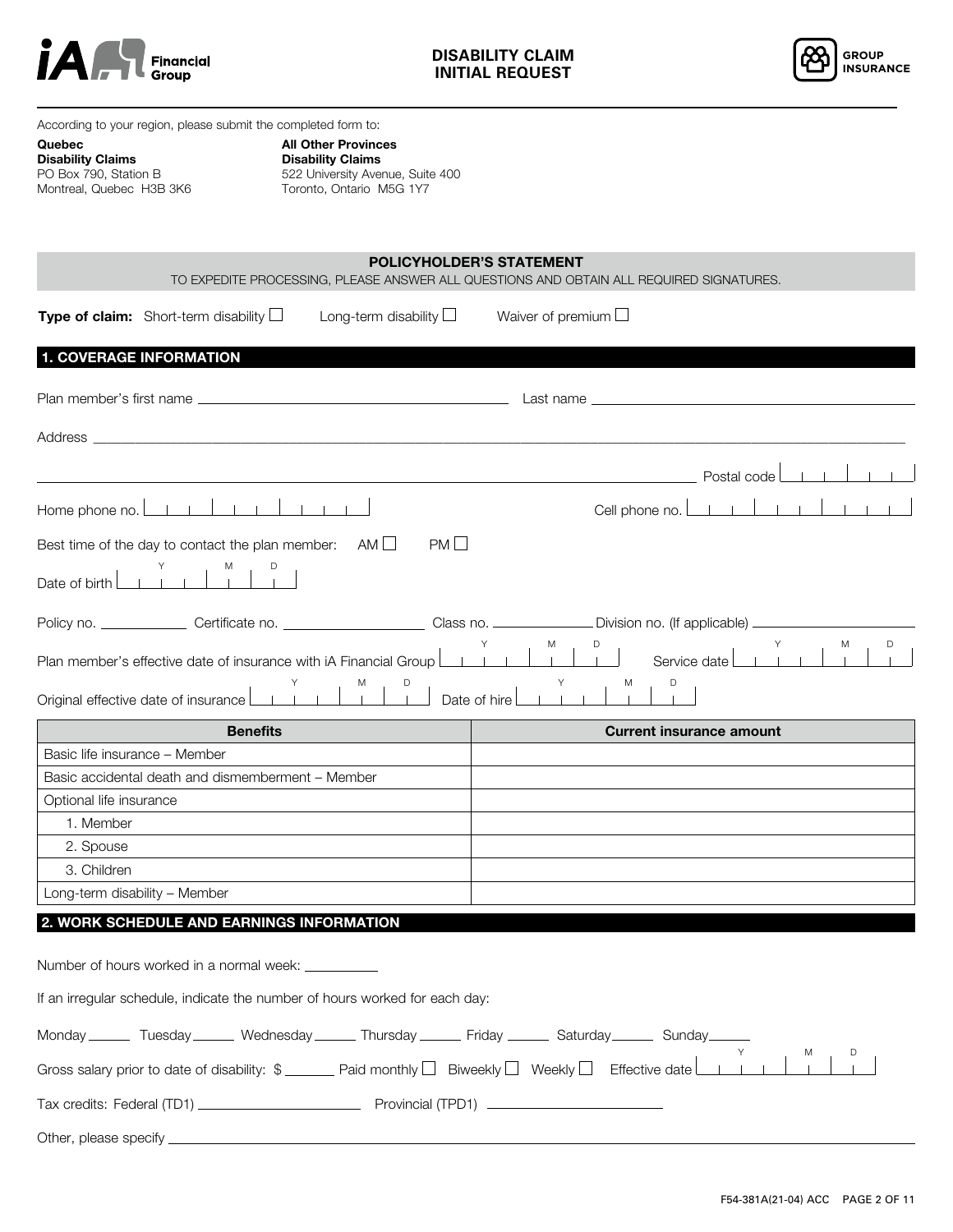| During the period of disability, has or will the plan member receive: |                                                                                                                                                                                                                                |  |
|-----------------------------------------------------------------------|--------------------------------------------------------------------------------------------------------------------------------------------------------------------------------------------------------------------------------|--|
|                                                                       |                                                                                                                                                                                                                                |  |
|                                                                       | Period from to the contract of the contract of the contract of the contract of the contract of the contract of the contract of the contract of the contract of the contract of the contract of the contract of the contract of |  |
| Are you able to accommodate: A gradual return to work $\Box$          | Modified duties $\Box$                                                                                                                                                                                                         |  |
|                                                                       |                                                                                                                                                                                                                                |  |
| 3. EMPLOYMENT INFORMATION                                             |                                                                                                                                                                                                                                |  |

| Date returned to work (if applicable)<br>Last day worked                                                                                                                                       |
|------------------------------------------------------------------------------------------------------------------------------------------------------------------------------------------------|
| Accident at work Yes $\Box$ No $\Box$                                                                                                                                                          |
| $Yes \Box No \Box$<br>Date filed<br>Was an accident report filed with WSIB, CSST, Worksafe BC, etc.?                                                                                           |
| On paid leave $\square$ On unpaid leave $\square$<br>On the date the disability commenced was the employee: On vacation $\Box$ Laid off $\Box$                                                 |
| On disciplinary suspension with pay $\square$<br>On disciplinary suspension without pay $\square$<br>Other $\Box$                                                                              |
| If returned to work please specify: Full time $\Box$<br>Part time $\Box$<br>Modified duties L<br>Regular duties $\Box$                                                                         |
| On the date the plan member last worked, what was the member's:                                                                                                                                |
|                                                                                                                                                                                                |
| How long has the member worked in this position? Number of years ______________ Number of months ___________                                                                                   |
| If the plan member changed jobs or assignments during the 12 months immediately before the last day worked, describe the previous position<br>and provide the reason(s) for the change in job. |
|                                                                                                                                                                                                |
|                                                                                                                                                                                                |
|                                                                                                                                                                                                |
| Please provide any other comments relevant to this claim:                                                                                                                                      |
|                                                                                                                                                                                                |

# 4. WORK DEMANDS INFORMATION

## Please complete or attach a physical demands analysis (PDA)

During the plan member's normal routine, what percentage of time is he or she required to lift or carry:

|                        | Never | l-25% | 26-50% | 51-75% | 76-100% |
|------------------------|-------|-------|--------|--------|---------|
| More than 10lbs/4.5 kg |       |       |        |        |         |
| More than 20lbs/9.1 kg |       |       |        |        |         |
| More than 50lbs/22.7kg |       |       |        |        |         |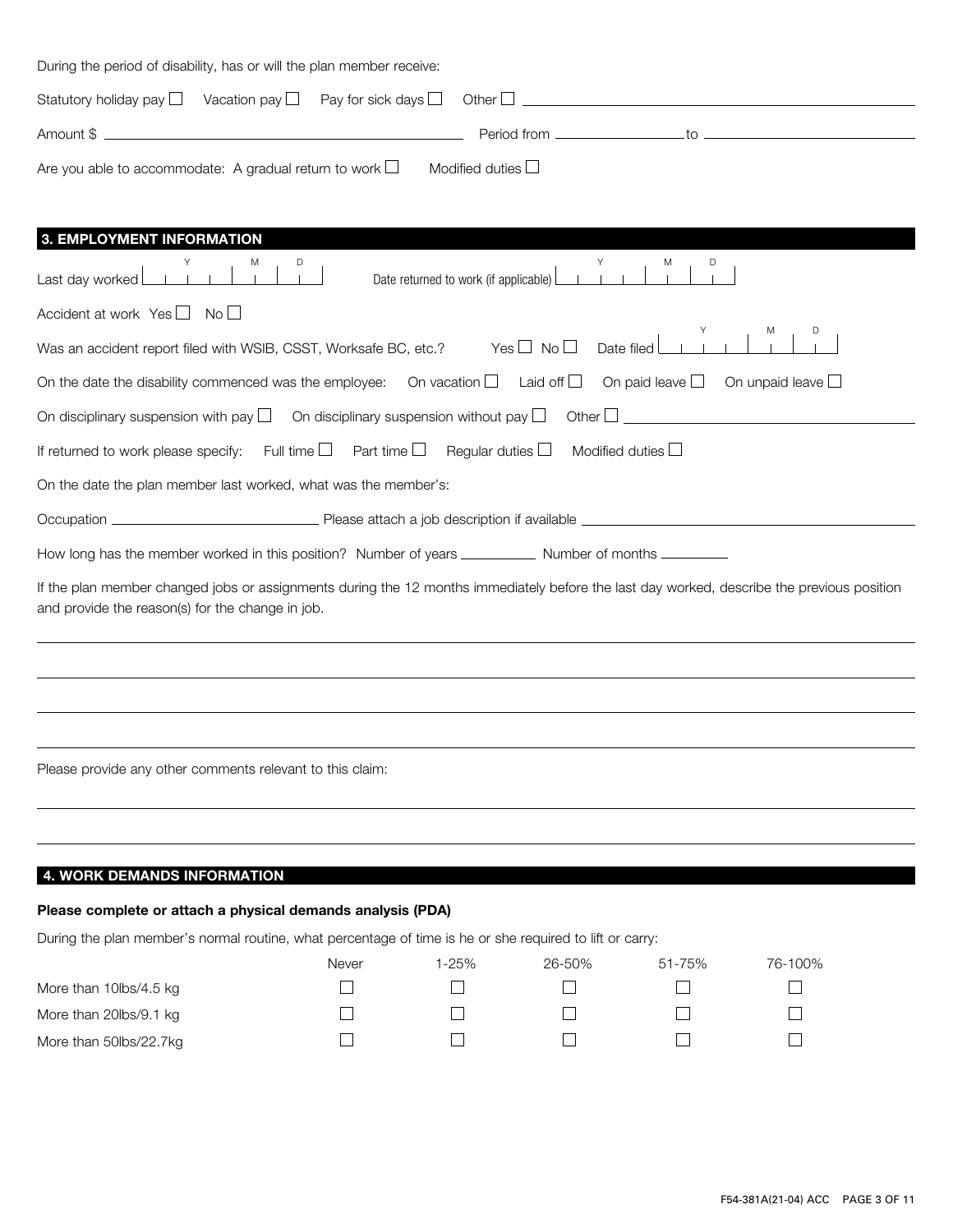During the plan member's normal routine, what percentage of time does the job involve the following activities:

|                                | Never | $1 - 25%$ | 26-50% | 51-75% | 76-100% |
|--------------------------------|-------|-----------|--------|--------|---------|
| Walking                        |       |           |        |        |         |
| Climbing                       |       |           |        |        |         |
| Driving                        |       |           |        |        |         |
| Reaching above shoulder height |       |           |        |        |         |
| Reaching at shoulder height    |       |           |        |        |         |
| Reaching below shoulder height |       |           |        |        |         |
| Bending or crouching           |       |           |        |        |         |
| Kneeling or crawling           |       |           |        |        |         |
|                                |       |           |        |        |         |

How long is the plan member required to remain continuously engaged in the following activities without break:

|                     | 0-30 minutes | 31-60 minutes | 61-90 minutes | more than 90 minutes |
|---------------------|--------------|---------------|---------------|----------------------|
| Continuous sitting  |              |               |               |                      |
| Continuous standing |              |               |               |                      |

## Mental demands

| During the plan member's normal routine, what percentage of time does the job involve the following activities: |       |       |        |        |         |  |  |
|-----------------------------------------------------------------------------------------------------------------|-------|-------|--------|--------|---------|--|--|
|                                                                                                                 | Never | 1-25% | 26-50% | 51-75% | 76-100% |  |  |
| Supervision of others                                                                                           |       |       |        |        |         |  |  |
| Tasks with time management pressures                                                                            |       |       |        |        |         |  |  |
| Tasks requiring significant attention to detail                                                                 |       |       |        |        |         |  |  |

# 5. POLICYHOLDER INFORMATION

|                                                                                                                                                                                   | Postal code $\begin{array}{ c c c c c c }\n\hline\n1&1&1\end{array}$ |
|-----------------------------------------------------------------------------------------------------------------------------------------------------------------------------------|----------------------------------------------------------------------|
| Telephone no. $\boxed{\phantom{a}1 \phantom{a}1 \phantom{a}1 \phantom{a}1 \phantom{a}1 \phantom{a}1 \phantom{a}1 \phantom{a}1 \phantom{a}1 \phantom{a}1}$<br>$Extension$ $\qquad$ |                                                                      |
|                                                                                                                                                                                   |                                                                      |
|                                                                                                                                                                                   |                                                                      |
|                                                                                                                                                                                   |                                                                      |
|                                                                                                                                                                                   | M<br>$\sim 10^{-11}$<br>Date                                         |
| Signature                                                                                                                                                                         |                                                                      |
|                                                                                                                                                                                   |                                                                      |
|                                                                                                                                                                                   |                                                                      |
| $Extension$ $\boxed{\begin{array}{c} \bot \end{array}}$                                                                                                                           |                                                                      |
|                                                                                                                                                                                   |                                                                      |
| iA Financial Group is a business name and trademark of                                                                                                                            |                                                                      |

**Industrial Alliance Insurance and Financial Services Inc.**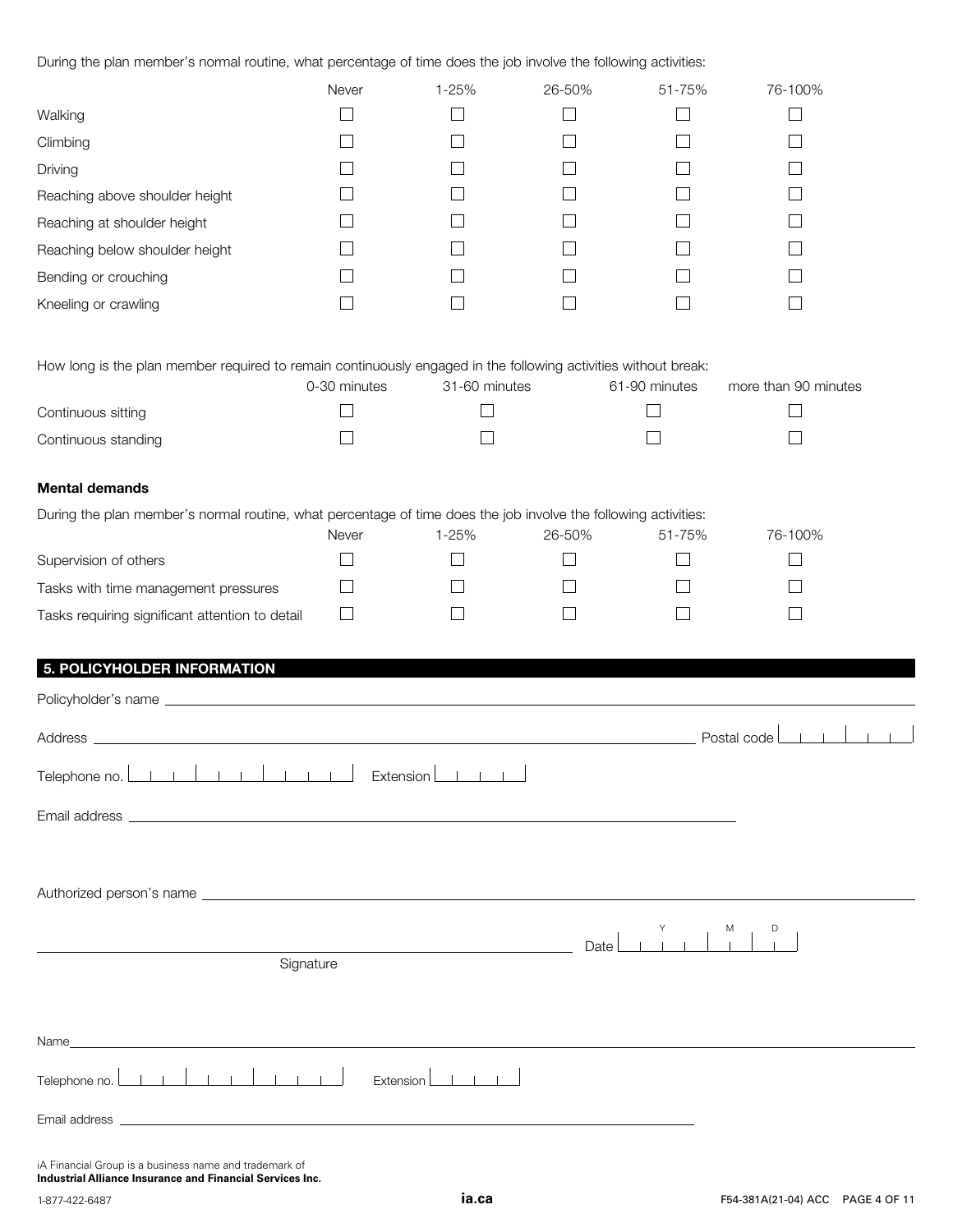

**DISABILITY CLAIM INITIAL REQUEST**



| Quebec<br><b>Disability Claims</b><br>PO Box 790, Station B<br>Montreal, Quebec H3B 3K6 | According to your region, please submit the completed form to:<br>Type of claim: Short-term disability | <b>All Other Provinces</b><br><b>Disability Claims</b><br>522 University Avenue, Suite 400<br>Toronto, Ontario M5G 1Y7<br>Long-term disability | Waiver of premiums                 |                                                            |                |                |
|-----------------------------------------------------------------------------------------|--------------------------------------------------------------------------------------------------------|------------------------------------------------------------------------------------------------------------------------------------------------|------------------------------------|------------------------------------------------------------|----------------|----------------|
|                                                                                         |                                                                                                        | TO EXPEDITE PROCESSING, PLEASE ANSWER ALL QUESTIONS AND OBTAIN ALL REQUIRED SIGNATURES.                                                        | <b>MEMBER'S STATEMENT</b>          |                                                            |                |                |
| <b>PART 1 - IDENTIFICATION</b>                                                          |                                                                                                        |                                                                                                                                                |                                    |                                                            |                |                |
| First name:                                                                             |                                                                                                        | Last name:                                                                                                                                     |                                    |                                                            | Gender: Female | Male $\Box$    |
| Policy no: .                                                                            |                                                                                                        | Social Insurance Number:                                                                                                                       |                                    | Certificate no.:                                           |                |                |
| Date of birth:                                                                          | M                                                                                                      | Occupation: _                                                                                                                                  | Language:                          |                                                            | French $\Box$  | English $\Box$ |
| Telephone:                                                                              |                                                                                                        |                                                                                                                                                |                                    |                                                            |                |                |
|                                                                                         | <b>PART 2 - REASON FOR THE CLAIM</b>                                                                   |                                                                                                                                                |                                    |                                                            |                |                |
|                                                                                         | 1. Accident. If the sick leave was the result of an accident, indicate:                                |                                                                                                                                                |                                    |                                                            |                |                |
| - Place of the accident:                                                                | Home $\Box$                                                                                            | Work $\Box$<br>Elsewhere (specify)<br>D                                                                                                        |                                    |                                                            |                |                |
| - Date of the accident:                                                                 |                                                                                                        | Circumstances:                                                                                                                                 |                                    |                                                            |                |                |
|                                                                                         | - If a car accident, specify whether you were: Driver $\Box$                                           | Passenger $\Box$                                                                                                                               |                                    | If not a Quebec resident, please submit the police report. |                |                |
|                                                                                         | 2. Is the period of disability due to work-related problems?                                           |                                                                                                                                                | $No \sqcup Yes \sqcup$<br>Specify: |                                                            |                |                |
| <b>PART 3 - OCCUPATION</b>                                                              |                                                                                                        |                                                                                                                                                |                                    |                                                            |                |                |
| Date hired:                                                                             | M<br>D                                                                                                 | When did you become unable to work?                                                                                                            | Date:                              | Y<br>M                                                     | D              |                |
|                                                                                         | 1. Explain how your condition is preventing you from working.                                          |                                                                                                                                                |                                    |                                                            |                |                |
|                                                                                         | 2. Describe the duties of your job that you can no longer perform.                                     |                                                                                                                                                |                                    |                                                            |                |                |

**3.** When you stopped working, were you working anywhere else (second job)? If yes, specify:

| <b>PART 4 - CURRENT SITUATION</b> |  |
|-----------------------------------|--|
|                                   |  |
|                                   |  |

- **1.** Are you confined to your home? Confined to your bed? Hospitalized? No Yes  $No$ No Yes <u>No</u><br>No Yes No
- 2. Please describe all your symptoms including severity and frequency:
- **3.** Describe your current activities of daily living since going on sick leave: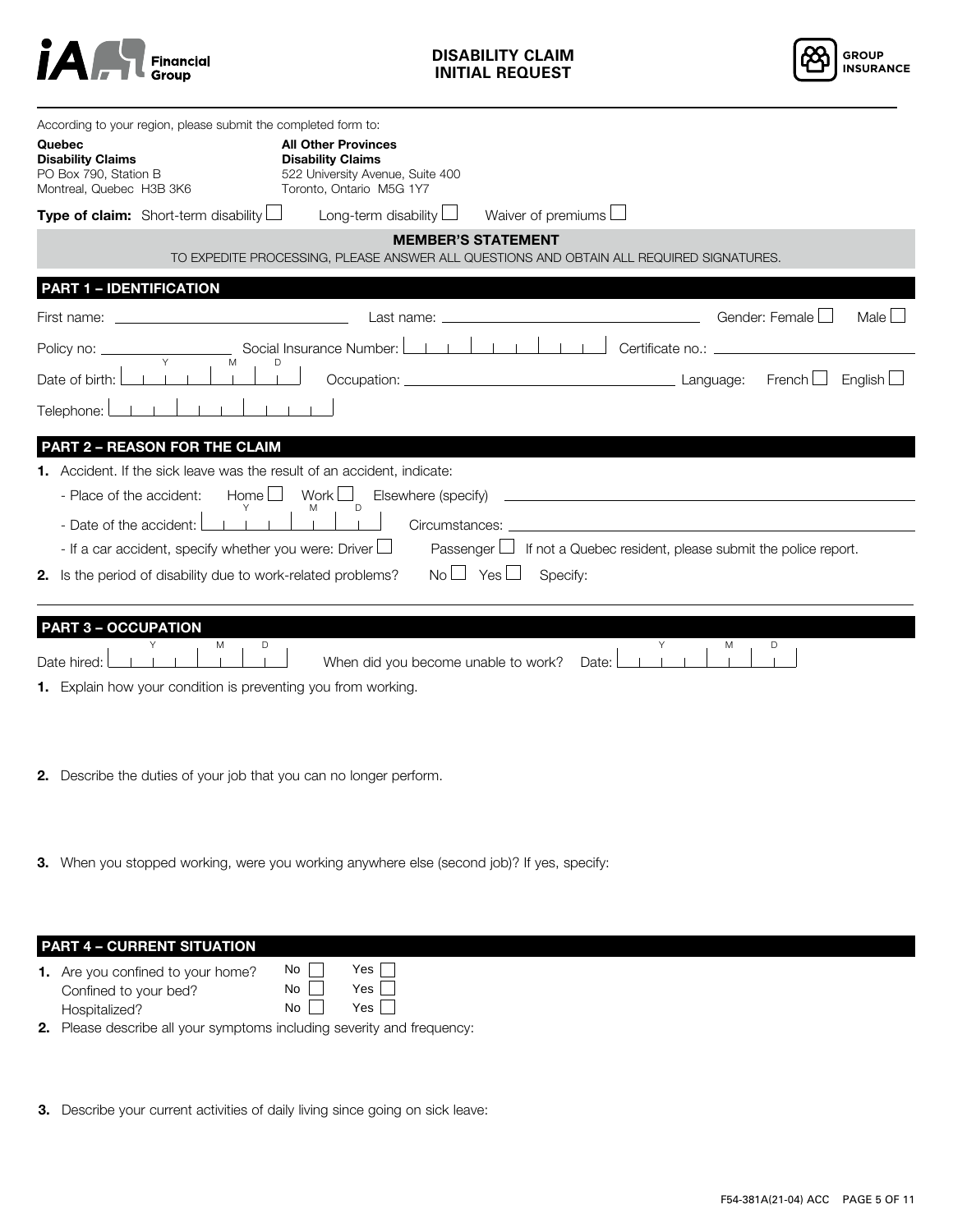| Indicate if you have applied or will be applying for benefits from any of the following sources:<br>Commission de la santé et de la sécurité du travail (CSST) or other workers'<br>D<br>Yes<br>No<br>compensation board<br>Date<br>Société de l'assurance automobile du Québec (SAAQ) or other automobile<br>D<br>Yes l<br><b>No</b><br>Date<br>insurance organization<br>$\overline{D}$<br>$\overline{M}$<br>- Human Resources and Social Development Canada (HRSDC)<br>Yes<br>Date<br>No.<br>Y<br>M<br>D<br>Disability pension $\Box$<br>Retirement pension $\Box$<br>Yes L<br>Date<br>- Régie des rentes du Québec (RRQ):<br>No <sub>1</sub><br>M<br>D<br>Disability pension $\Box$<br>Retirement pension $\Box$<br>Yes<br>No<br>Date<br>- Canada Pension Plan (CPP):<br>M<br>D<br>Date<br>If you have already applied for benefits, please provide a copy of all correspondence, including the decision, if applicable.<br><b>PART 6 - PHYSICIANS AND HISTORY</b><br>M<br>Date of initial visit:<br>Address:<br>Υ<br>M<br>D<br>Yes $\Box$<br>Have you been hospitalized for this medical condition?<br>Noll<br>Date:<br>2.<br>4. When did you first consult a physician for this medical condition?<br>Υ<br>M<br>D<br>Yes $\Box$<br>No II<br>Date:<br>Have you ever had a similar illness or injury before?<br>5.<br>Yes $\Box$<br>$N_O$    <br>Would you be able to return to work gradually?<br>6.<br>7. Has your attending physician prescribed medication?<br>Yes<br>No.<br>If so, are you taking it regularly?<br>Yes<br><b>No</b> | <b>PART 5 - INCOME FROM OTHER SOURCES</b> |  |  |  |
|----------------------------------------------------------------------------------------------------------------------------------------------------------------------------------------------------------------------------------------------------------------------------------------------------------------------------------------------------------------------------------------------------------------------------------------------------------------------------------------------------------------------------------------------------------------------------------------------------------------------------------------------------------------------------------------------------------------------------------------------------------------------------------------------------------------------------------------------------------------------------------------------------------------------------------------------------------------------------------------------------------------------------------------------------------------------------------------------------------------------------------------------------------------------------------------------------------------------------------------------------------------------------------------------------------------------------------------------------------------------------------------------------------------------------------------------------------------------------------------------------------------------------------------------|-------------------------------------------|--|--|--|
|                                                                                                                                                                                                                                                                                                                                                                                                                                                                                                                                                                                                                                                                                                                                                                                                                                                                                                                                                                                                                                                                                                                                                                                                                                                                                                                                                                                                                                                                                                                                              |                                           |  |  |  |
|                                                                                                                                                                                                                                                                                                                                                                                                                                                                                                                                                                                                                                                                                                                                                                                                                                                                                                                                                                                                                                                                                                                                                                                                                                                                                                                                                                                                                                                                                                                                              |                                           |  |  |  |
|                                                                                                                                                                                                                                                                                                                                                                                                                                                                                                                                                                                                                                                                                                                                                                                                                                                                                                                                                                                                                                                                                                                                                                                                                                                                                                                                                                                                                                                                                                                                              |                                           |  |  |  |
|                                                                                                                                                                                                                                                                                                                                                                                                                                                                                                                                                                                                                                                                                                                                                                                                                                                                                                                                                                                                                                                                                                                                                                                                                                                                                                                                                                                                                                                                                                                                              |                                           |  |  |  |
|                                                                                                                                                                                                                                                                                                                                                                                                                                                                                                                                                                                                                                                                                                                                                                                                                                                                                                                                                                                                                                                                                                                                                                                                                                                                                                                                                                                                                                                                                                                                              |                                           |  |  |  |
|                                                                                                                                                                                                                                                                                                                                                                                                                                                                                                                                                                                                                                                                                                                                                                                                                                                                                                                                                                                                                                                                                                                                                                                                                                                                                                                                                                                                                                                                                                                                              |                                           |  |  |  |
|                                                                                                                                                                                                                                                                                                                                                                                                                                                                                                                                                                                                                                                                                                                                                                                                                                                                                                                                                                                                                                                                                                                                                                                                                                                                                                                                                                                                                                                                                                                                              |                                           |  |  |  |
|                                                                                                                                                                                                                                                                                                                                                                                                                                                                                                                                                                                                                                                                                                                                                                                                                                                                                                                                                                                                                                                                                                                                                                                                                                                                                                                                                                                                                                                                                                                                              |                                           |  |  |  |
|                                                                                                                                                                                                                                                                                                                                                                                                                                                                                                                                                                                                                                                                                                                                                                                                                                                                                                                                                                                                                                                                                                                                                                                                                                                                                                                                                                                                                                                                                                                                              |                                           |  |  |  |
|                                                                                                                                                                                                                                                                                                                                                                                                                                                                                                                                                                                                                                                                                                                                                                                                                                                                                                                                                                                                                                                                                                                                                                                                                                                                                                                                                                                                                                                                                                                                              |                                           |  |  |  |
|                                                                                                                                                                                                                                                                                                                                                                                                                                                                                                                                                                                                                                                                                                                                                                                                                                                                                                                                                                                                                                                                                                                                                                                                                                                                                                                                                                                                                                                                                                                                              |                                           |  |  |  |
|                                                                                                                                                                                                                                                                                                                                                                                                                                                                                                                                                                                                                                                                                                                                                                                                                                                                                                                                                                                                                                                                                                                                                                                                                                                                                                                                                                                                                                                                                                                                              |                                           |  |  |  |
|                                                                                                                                                                                                                                                                                                                                                                                                                                                                                                                                                                                                                                                                                                                                                                                                                                                                                                                                                                                                                                                                                                                                                                                                                                                                                                                                                                                                                                                                                                                                              |                                           |  |  |  |
|                                                                                                                                                                                                                                                                                                                                                                                                                                                                                                                                                                                                                                                                                                                                                                                                                                                                                                                                                                                                                                                                                                                                                                                                                                                                                                                                                                                                                                                                                                                                              |                                           |  |  |  |
|                                                                                                                                                                                                                                                                                                                                                                                                                                                                                                                                                                                                                                                                                                                                                                                                                                                                                                                                                                                                                                                                                                                                                                                                                                                                                                                                                                                                                                                                                                                                              |                                           |  |  |  |
|                                                                                                                                                                                                                                                                                                                                                                                                                                                                                                                                                                                                                                                                                                                                                                                                                                                                                                                                                                                                                                                                                                                                                                                                                                                                                                                                                                                                                                                                                                                                              |                                           |  |  |  |
|                                                                                                                                                                                                                                                                                                                                                                                                                                                                                                                                                                                                                                                                                                                                                                                                                                                                                                                                                                                                                                                                                                                                                                                                                                                                                                                                                                                                                                                                                                                                              |                                           |  |  |  |
|                                                                                                                                                                                                                                                                                                                                                                                                                                                                                                                                                                                                                                                                                                                                                                                                                                                                                                                                                                                                                                                                                                                                                                                                                                                                                                                                                                                                                                                                                                                                              |                                           |  |  |  |
| 8. List all the physicians who have treated you in the last two years                                                                                                                                                                                                                                                                                                                                                                                                                                                                                                                                                                                                                                                                                                                                                                                                                                                                                                                                                                                                                                                                                                                                                                                                                                                                                                                                                                                                                                                                        |                                           |  |  |  |
| Consultation or<br>Treatment prescribed,<br>Name and address<br><b>Illness</b>                                                                                                                                                                                                                                                                                                                                                                                                                                                                                                                                                                                                                                                                                                                                                                                                                                                                                                                                                                                                                                                                                                                                                                                                                                                                                                                                                                                                                                                               |                                           |  |  |  |
| treatment date<br>medication, other<br>of physician                                                                                                                                                                                                                                                                                                                                                                                                                                                                                                                                                                                                                                                                                                                                                                                                                                                                                                                                                                                                                                                                                                                                                                                                                                                                                                                                                                                                                                                                                          |                                           |  |  |  |
|                                                                                                                                                                                                                                                                                                                                                                                                                                                                                                                                                                                                                                                                                                                                                                                                                                                                                                                                                                                                                                                                                                                                                                                                                                                                                                                                                                                                                                                                                                                                              |                                           |  |  |  |
|                                                                                                                                                                                                                                                                                                                                                                                                                                                                                                                                                                                                                                                                                                                                                                                                                                                                                                                                                                                                                                                                                                                                                                                                                                                                                                                                                                                                                                                                                                                                              |                                           |  |  |  |
|                                                                                                                                                                                                                                                                                                                                                                                                                                                                                                                                                                                                                                                                                                                                                                                                                                                                                                                                                                                                                                                                                                                                                                                                                                                                                                                                                                                                                                                                                                                                              |                                           |  |  |  |

## PART 7 – DIRECT DEPOSIT

Disability benefits are paid by direct deposit, i.e. electronic transfer to a bank account.

To receive your benefits:

- **1** Provide your bank account information
- 2. Attach a void cheque or a sample cheque generated by your financial institution's online services



- 1. Cheque number (do not write this number).
- 2. Transit number (5 digits).
- 3. Financial institution number (3 digits).

4. Account number up to 12 digits. The format may vary from one financial institution to another (indicate all the numbers).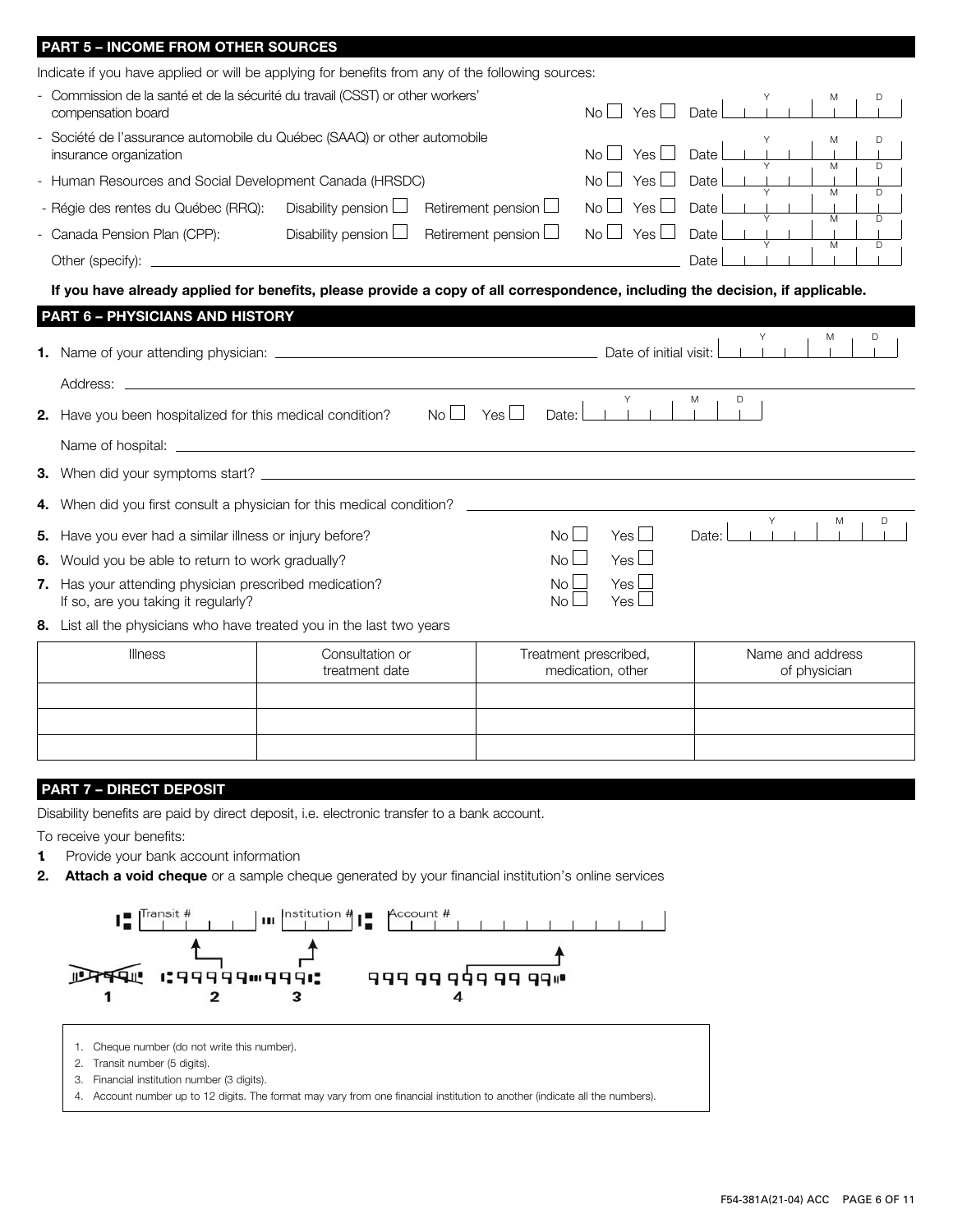# PART 8 – MEMBER CONFIRMATION/AUTHORIZATION

I CONFIRM that the statements provided in the Member's Statement and all statements provided in any personal or telephone interviews concerning this disability claim are true and complete to the best of my knowledge. I AGREE that all such statements form the basis for any benefits approved as a result of this claim.

I HEREBY AUTHORIZE:

- (i) Any healthcare provider or professional, medical organization, the MIB Inc., insurance or reinsurance company, investigation and credit reporting agency, workers' compensation board, the policyholder, my employer, as well as any other person, private or public organization or institution acting on the employer's behalf to disclose and exchange any personal or health information, records (including physicians' notes) or knowledge concerning myself with Industrial Alliance Insurance and Financial Services Inc. ("iA Financial Group"), its employees, reinsurers or agency acting on behalf of iA Financial Group which is necessary for the purpose of assessing my disability claim;
- (ii) iA Financial Group to exchange any information with my employer/policyholder for the purpose of assessing my disability claim or discussing rehabilitation and return to work planning; and
- (iii) iA Financial Group and my employer/policyholder to use my SIN for identification purposes in the handling of my claim.
- (iv) iA Financial Group to deposit in my bank account, using the banking information I have provided above, any amounts payable in regards to a disability claim that I submit under my group insurance plan. I confirm that I am the or one of the holders of this account and that I have obtained all necessary authorizations, if applicable, to enrol in this direct deposit. I agree that this authorization will apply until such time as I submit a written request to the contrary to iA Financial Group. I understand that iA Financial Group will have no further obligation with regards to the claims paid. I also understand that iA Financial Group can, without prior notice, terminate the direct deposit of my claims payments. This authorization takes effect on the date indicated below and will be valid for all other active bank accounts at this or any other financial institution that I may name in the future. Furthermore, I understand and agree that if I provide iA Financial Group with incorrect banking information or if I fail to notify iA Financial Group of any change in my banking information and, as a result of this error or omission, the amount of a paid disability claim is deposited into the wrong bank account, iA Financial Group cannot be held responsible or liable for this error or omission or be obligated to reimburse me if iA Financial Group is unable to recover the amount that was paid into the wrong account.

A photocopy of this Confirmation/Authorization shall be as valid as the original.

This Confirmation/Authorization is valid only for this disability claim.

| Member's signature: | Date: |  |  |
|---------------------|-------|--|--|
| Address:            |       |  |  |
|                     |       |  |  |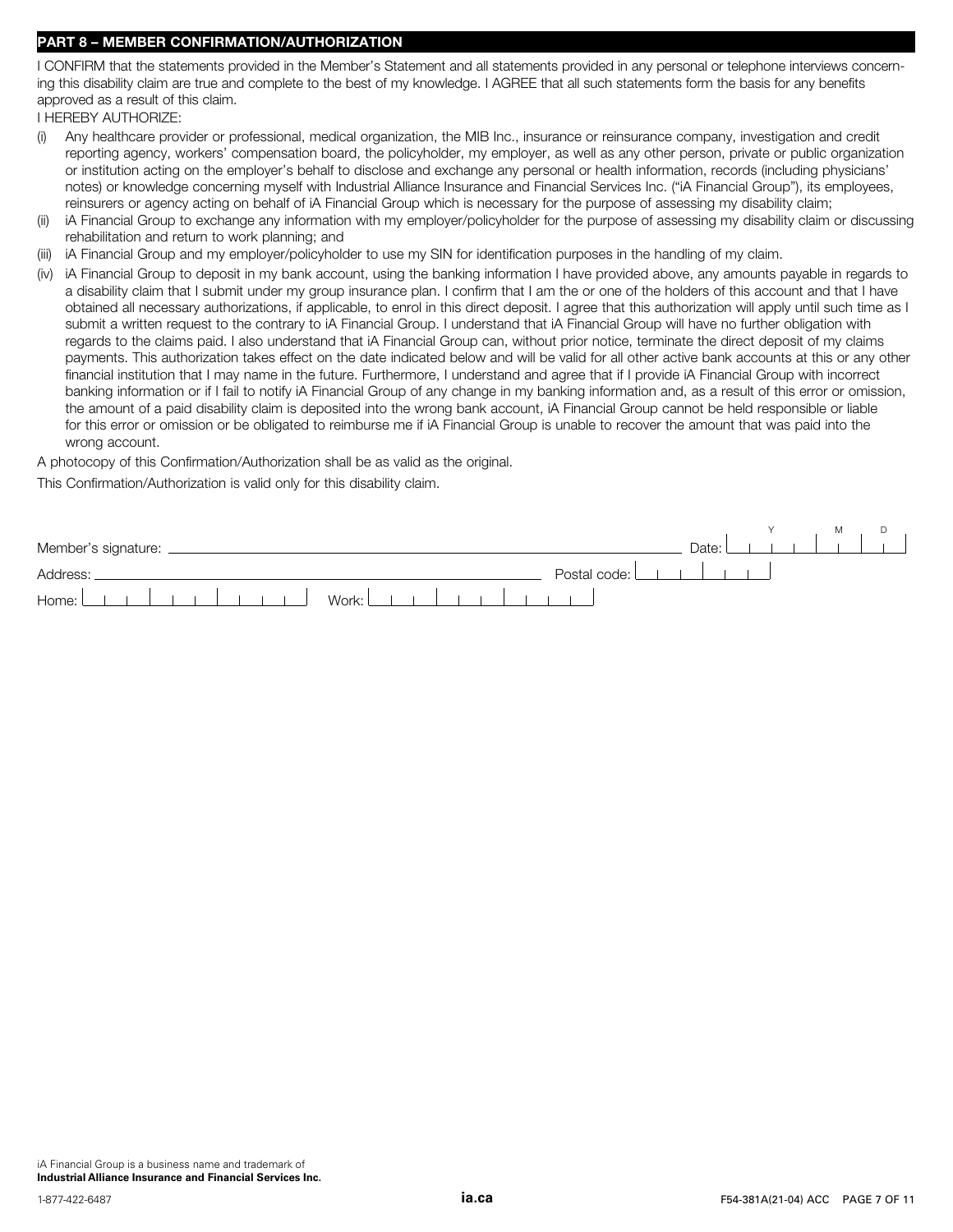



|                                                                                                                                                                                                                                                                                                                                                                                                                                      | According to your region, please submit the completed form to:<br>Quebec<br><b>Disability Claims</b><br>PO Box 790, Station B<br>Montreal, Quebec H3B 3K6                                                                                                                                                                 | <b>All Other Provinces</b><br><b>Disability Claims</b><br>522 University Avenue, Suite 400<br>Toronto, Ontario M5G 1Y7 |                                                                                                                                                                                                         |                                                                                                                                                                                                                                                                                                                                                                                                                                                         |
|--------------------------------------------------------------------------------------------------------------------------------------------------------------------------------------------------------------------------------------------------------------------------------------------------------------------------------------------------------------------------------------------------------------------------------------|---------------------------------------------------------------------------------------------------------------------------------------------------------------------------------------------------------------------------------------------------------------------------------------------------------------------------|------------------------------------------------------------------------------------------------------------------------|---------------------------------------------------------------------------------------------------------------------------------------------------------------------------------------------------------|---------------------------------------------------------------------------------------------------------------------------------------------------------------------------------------------------------------------------------------------------------------------------------------------------------------------------------------------------------------------------------------------------------------------------------------------------------|
|                                                                                                                                                                                                                                                                                                                                                                                                                                      | <b>Type of claim:</b> Short-term disability $\Box$<br>MEMBER IDENTIFICATION (THE MEMBER MUST COMPLETE THIS SECTION)                                                                                                                                                                                                       | Long-term disability $\Box$                                                                                            | Waiver of premiums $\Box$                                                                                                                                                                               |                                                                                                                                                                                                                                                                                                                                                                                                                                                         |
|                                                                                                                                                                                                                                                                                                                                                                                                                                      |                                                                                                                                                                                                                                                                                                                           |                                                                                                                        | Last name:                                                                                                                                                                                              |                                                                                                                                                                                                                                                                                                                                                                                                                                                         |
|                                                                                                                                                                                                                                                                                                                                                                                                                                      | Policy no: ___<br>Y<br>M                                                                                                                                                                                                                                                                                                  | Social Insurance Number: <u>Late Hand</u><br>D                                                                         | $-1 - 1 - 1$<br>Certificate no.: _                                                                                                                                                                      |                                                                                                                                                                                                                                                                                                                                                                                                                                                         |
|                                                                                                                                                                                                                                                                                                                                                                                                                                      | Date of birth:                                                                                                                                                                                                                                                                                                            |                                                                                                                        |                                                                                                                                                                                                         |                                                                                                                                                                                                                                                                                                                                                                                                                                                         |
|                                                                                                                                                                                                                                                                                                                                                                                                                                      | <b>MEMBER AUTHORIZATION</b>                                                                                                                                                                                                                                                                                               |                                                                                                                        |                                                                                                                                                                                                         |                                                                                                                                                                                                                                                                                                                                                                                                                                                         |
|                                                                                                                                                                                                                                                                                                                                                                                                                                      | tion and credit reporting agency, workers' compensation board, the policyholder, my employer, as well as any other person, private or public<br>behalf of iA Financial Group which is necessary for the purpose of assessing my disability claim.<br>A photocopy of this Authorization shall be as valid as the original. |                                                                                                                        |                                                                                                                                                                                                         | I HEREBY AUTHORIZE any healthcare provider or professional, medical organization, the MIB Inc., insurance or reinsurance company, investiga-<br>organization or institution to disclose and exchange any personal or health information, records (including physicians' notes) or knowledge con-<br>cerning myself with Industrial Alliance Insurance and Financial Services Inc. ("iA Financial Group"), its employees, reinsurers or agency acting on |
|                                                                                                                                                                                                                                                                                                                                                                                                                                      | This Authorization is valid only for this disability claim.                                                                                                                                                                                                                                                               |                                                                                                                        |                                                                                                                                                                                                         |                                                                                                                                                                                                                                                                                                                                                                                                                                                         |
|                                                                                                                                                                                                                                                                                                                                                                                                                                      | Member's signature experience and the state of the state of the state of the state of the state of the state of the state of the state of the state of the state of the state of the state of the state of the state of the st                                                                                            |                                                                                                                        |                                                                                                                                                                                                         | Date:                                                                                                                                                                                                                                                                                                                                                                                                                                                   |
|                                                                                                                                                                                                                                                                                                                                                                                                                                      | Address:                                                                                                                                                                                                                                                                                                                  |                                                                                                                        |                                                                                                                                                                                                         | Postal code:                                                                                                                                                                                                                                                                                                                                                                                                                                            |
|                                                                                                                                                                                                                                                                                                                                                                                                                                      | Home:                                                                                                                                                                                                                                                                                                                     |                                                                                                                        |                                                                                                                                                                                                         |                                                                                                                                                                                                                                                                                                                                                                                                                                                         |
|                                                                                                                                                                                                                                                                                                                                                                                                                                      |                                                                                                                                                                                                                                                                                                                           |                                                                                                                        | <b>ATTENDING PHYSICIAN'S STATEMENT - PSYCHOLOGICAL ILLNESS</b><br>Please print and give to the patient<br>PLEASE ANSWER ALL QUESTIONS AND ATTACH ANY DOCUMENTS PERTINENT TO THE ANALYSIS OF THE REQUEST |                                                                                                                                                                                                                                                                                                                                                                                                                                                         |
|                                                                                                                                                                                                                                                                                                                                                                                                                                      | <b>PART 1 - DIAGNOSIS</b>                                                                                                                                                                                                                                                                                                 |                                                                                                                        |                                                                                                                                                                                                         |                                                                                                                                                                                                                                                                                                                                                                                                                                                         |
|                                                                                                                                                                                                                                                                                                                                                                                                                                      | 2. Secondary: (Axis II, III ) Personality disorders and other medical conditions.                                                                                                                                                                                                                                         |                                                                                                                        |                                                                                                                                                                                                         |                                                                                                                                                                                                                                                                                                                                                                                                                                                         |
|                                                                                                                                                                                                                                                                                                                                                                                                                                      | 3. Among the current symptoms, please identify the ones that you observed during office visits.                                                                                                                                                                                                                           |                                                                                                                        |                                                                                                                                                                                                         |                                                                                                                                                                                                                                                                                                                                                                                                                                                         |
| Moderate $\Box$<br>Severe with psychotic elements $\Box$<br>Mild $\Box$<br>Degree of severity of all symptoms:<br>4.<br>Does the interruption of work result from problems related to:<br>5.<br>Marital/family life $\Box$<br>Loss of employment or layoff $\Box$<br>Alcohol or drug abuse and/or gambling problems $\Box$<br>Professional problems $\Box$<br>Personal or interpersonal problems $\Box$<br>Other problems (specify): |                                                                                                                                                                                                                                                                                                                           |                                                                                                                        |                                                                                                                                                                                                         |                                                                                                                                                                                                                                                                                                                                                                                                                                                         |
| 6.                                                                                                                                                                                                                                                                                                                                                                                                                                   |                                                                                                                                                                                                                                                                                                                           |                                                                                                                        |                                                                                                                                                                                                         |                                                                                                                                                                                                                                                                                                                                                                                                                                                         |
|                                                                                                                                                                                                                                                                                                                                                                                                                                      | 7. Highest level of functioning (GAF score) within the last year (0-100):                                                                                                                                                                                                                                                 |                                                                                                                        | <u> 1980 - Johann Barnett, fransk politiker (d. 1980)</u>                                                                                                                                               |                                                                                                                                                                                                                                                                                                                                                                                                                                                         |
| 8.                                                                                                                                                                                                                                                                                                                                                                                                                                   | Current mental status examination (psychomotor activity, mood, affect, thinking, cognitive abilities):                                                                                                                                                                                                                    |                                                                                                                        |                                                                                                                                                                                                         |                                                                                                                                                                                                                                                                                                                                                                                                                                                         |
| 9.                                                                                                                                                                                                                                                                                                                                                                                                                                   | For the illnesses or associated symptoms diagnosed, has the patient previously:<br>Received medical treatments $\Box$<br>Undergone examinations $\Box$                                                                                                                                                                    | Consulted another physician $\Box$                                                                                     | Taken medication $\Box$                                                                                                                                                                                 | Been hospitalized L                                                                                                                                                                                                                                                                                                                                                                                                                                     |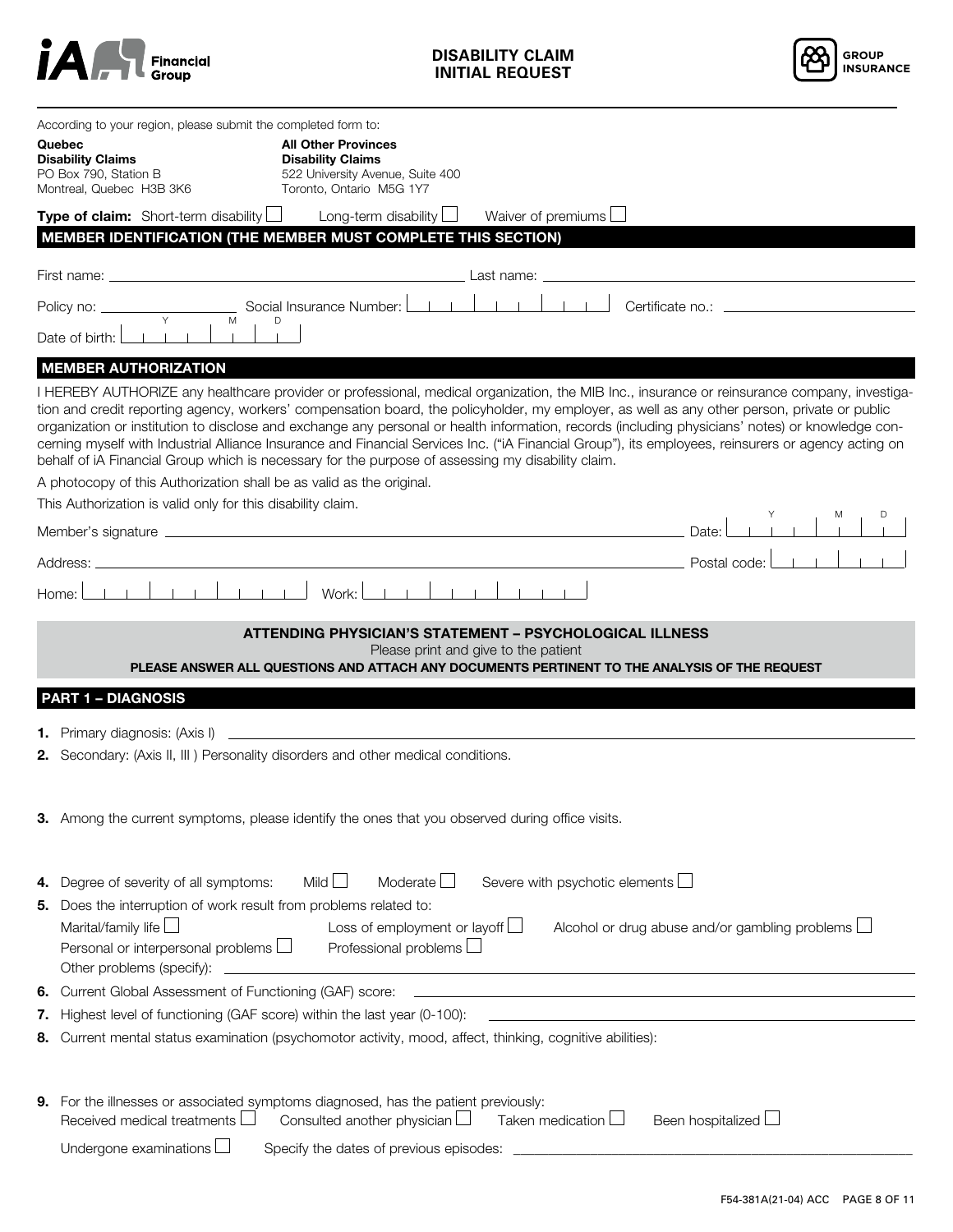|    | <b>PART 2 - LIMITATIONS AND RESTRICTIONS</b><br>1. What are your patient's current limitations (what he/she cannot do)?          |
|----|----------------------------------------------------------------------------------------------------------------------------------|
|    |                                                                                                                                  |
|    | 2. What restrictions are currently placed on your patient (what he/she should not do)?                                           |
|    | No <sub>1</sub><br>$Yes \Box$<br>3. Is the patient able to attend his/her affairs, particularly the endorsement of cheques?      |
|    | <b>PART 3 - TREATMENT</b>                                                                                                        |
|    | <b>1.</b> Medication (name and dosage):                                                                                          |
|    | 2. Medication strategies                                                                                                         |
|    |                                                                                                                                  |
|    |                                                                                                                                  |
|    |                                                                                                                                  |
|    |                                                                                                                                  |
|    | Yes $\Box$<br>$Yes \Box$<br>A social worker? $No$<br>3. Is the patient consulting:<br>Psychiatrist?<br>No <sub>1</sub>           |
|    | Psychologist? No $\Box$<br>Yes $\Box$<br>Yes $\Box$<br>Another healthcare worker? No<br>If yes, name of the healthcare provider: |
|    | Y<br>M<br>D<br>D<br>М<br>Y<br>$\perp$ to $\perp$<br>$\sim$ 1.000<br>$-1$ 1 $-1$<br>$-1 - 1 - 1$                                  |
|    | 4. Hospitalization:<br>From l                                                                                                    |
|    | PART 4 - FOLLOW-UP AND PROGNOSIS                                                                                                 |
|    | Y<br>М<br>D                                                                                                                      |
|    | 1. Date of first consultation for this disability:<br>D<br>м                                                                     |
|    | Starting date of disability: [<br>Next consultation:<br>М                                                                        |
| 2. | Dates of other consultations:                                                                                                    |
| З. | No <sub>1</sub><br>Yes $\Box$<br>Will the patient be referred to a psychiatrist?                                                 |
|    | 4. Approximate duration of disability: Number of weeks ____________ or number of months __________ or undetermined $\Box$        |
|    | М<br>D<br>or date of return to work:                                                                                             |
|    | м                                                                                                                                |
|    | 5. When will your patient be fit to return to work?                                                                              |
|    | Part-time $\Box$<br>Full-time $\Box$<br>If gradual return $\Box$ , please explain why                                            |
|    | 6. Recommended return to work plan:<br>Program start date:                                                                       |
|    | Week 2: ________ days a week<br>Week 1: ________ days a week<br>Date:<br>Date:                                                   |
|    | D<br>м<br>M                                                                                                                      |
|    | Week 4: ________ days a week<br>Week 3: _______ days a week<br>Date:<br>Date:                                                    |
|    | PART 5 - IDENTIFICATION OF THE ATTENDING PHYSICIAN                                                                               |
|    |                                                                                                                                  |
|    | Fax:                                                                                                                             |
|    | <b>3.</b> General practitioner $\Box$<br>Specialist $\Box$<br>Other $\Box$<br>Y<br>M<br>D                                        |
|    | Date:                                                                                                                            |

iA Financial Group is a business name and trademark of **Industrial Alliance Insurance and Financial Services Inc.**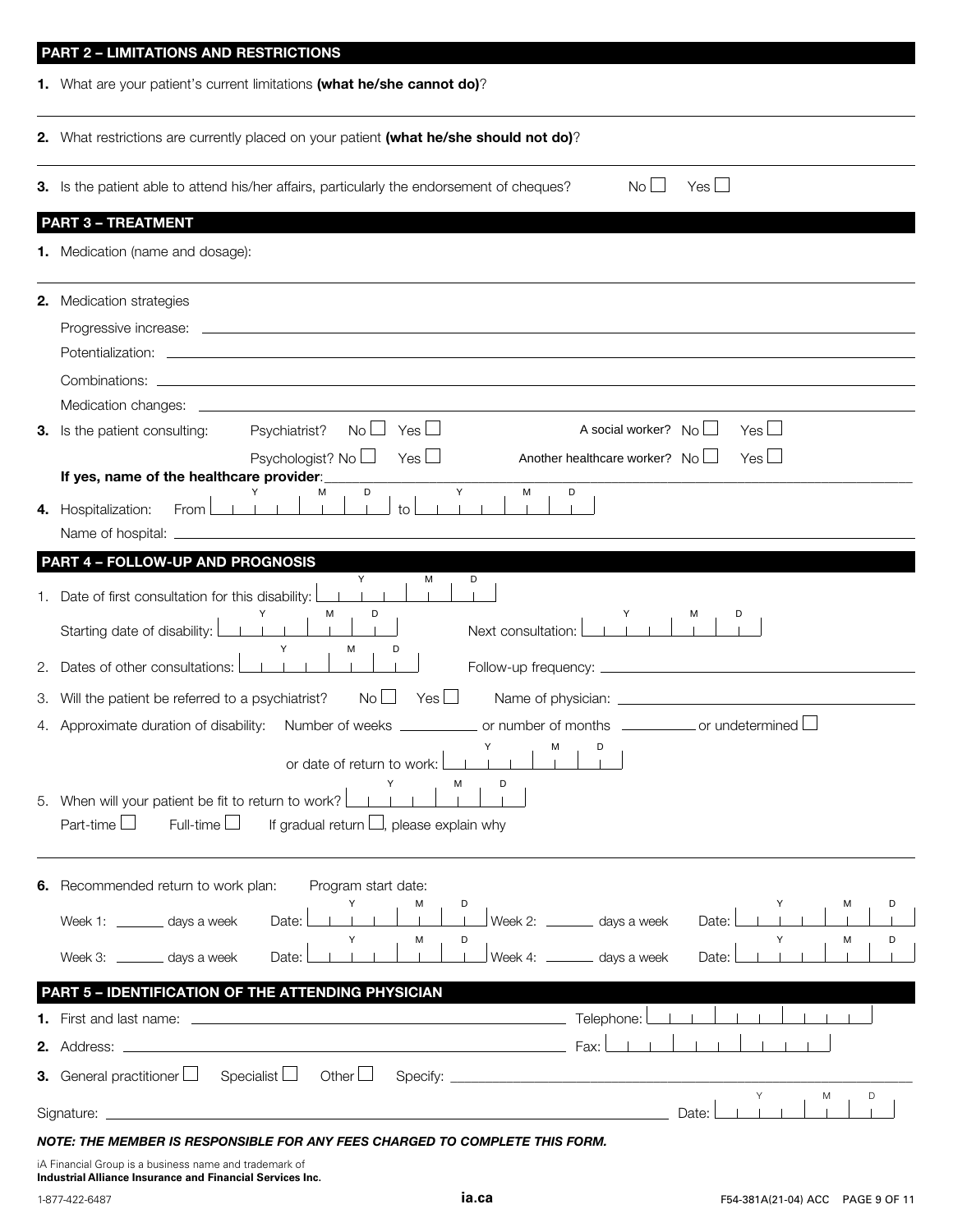



| According to your region, please submit the completed form to:<br>Quebec<br><b>Disability Claims</b><br>PO Box 790, Station B<br>Montreal, Quebec H3B 3K6                                                                                                                                                                                                                                                                                                                                                                                                                                                                                                                                                                                   | <b>All Other Provinces</b><br><b>Disability Claims</b><br>522 University Avenue, Suite 400<br>Toronto, Ontario M5G 1Y7 |                                                                                                                                                                                                    |                             |
|---------------------------------------------------------------------------------------------------------------------------------------------------------------------------------------------------------------------------------------------------------------------------------------------------------------------------------------------------------------------------------------------------------------------------------------------------------------------------------------------------------------------------------------------------------------------------------------------------------------------------------------------------------------------------------------------------------------------------------------------|------------------------------------------------------------------------------------------------------------------------|----------------------------------------------------------------------------------------------------------------------------------------------------------------------------------------------------|-----------------------------|
| <b>Type of claim:</b> Short-term disability $\Box$                                                                                                                                                                                                                                                                                                                                                                                                                                                                                                                                                                                                                                                                                          | Long-term disability $\Box$                                                                                            | Waiver of premiums $\Box$                                                                                                                                                                          |                             |
| MEMBER IDENTIFICATION (The member must complete this section)                                                                                                                                                                                                                                                                                                                                                                                                                                                                                                                                                                                                                                                                               |                                                                                                                        |                                                                                                                                                                                                    |                             |
|                                                                                                                                                                                                                                                                                                                                                                                                                                                                                                                                                                                                                                                                                                                                             |                                                                                                                        |                                                                                                                                                                                                    |                             |
|                                                                                                                                                                                                                                                                                                                                                                                                                                                                                                                                                                                                                                                                                                                                             |                                                                                                                        |                                                                                                                                                                                                    |                             |
| M<br>Date of birth:                                                                                                                                                                                                                                                                                                                                                                                                                                                                                                                                                                                                                                                                                                                         | D                                                                                                                      |                                                                                                                                                                                                    |                             |
| <b>MEMBER AUTHORIZATION</b><br>I HEREBY AUTHORIZE any healthcare provider or professional, medical organization, the MIB Inc., insurance or reinsurance company, investiga-<br>tion and credit reporting agency, workers' compensation board, the policyholder, my employer, as well as any other person, private or public<br>organization or institution to disclose and exchange any personal or health information, records (including physicians' notes) or knowledge con-<br>cerning myself with Industrial Alliance Insurance and Financial Services Inc. ("iA Financial Group"), its employees, reinsurers or agency acting on<br>behalf of iA Financial Group which is necessary for the purpose of assessing my disability claim. |                                                                                                                        |                                                                                                                                                                                                    |                             |
| A photocopy of this Authorization shall be as valid as the original.                                                                                                                                                                                                                                                                                                                                                                                                                                                                                                                                                                                                                                                                        |                                                                                                                        |                                                                                                                                                                                                    |                             |
| This Authorization is valid only for this disability claim.                                                                                                                                                                                                                                                                                                                                                                                                                                                                                                                                                                                                                                                                                 |                                                                                                                        |                                                                                                                                                                                                    |                             |
|                                                                                                                                                                                                                                                                                                                                                                                                                                                                                                                                                                                                                                                                                                                                             |                                                                                                                        |                                                                                                                                                                                                    | <b>Controller</b>           |
|                                                                                                                                                                                                                                                                                                                                                                                                                                                                                                                                                                                                                                                                                                                                             | $Work:  $ $ $ $ $                                                                                                      |                                                                                                                                                                                                    |                             |
| Home:                                                                                                                                                                                                                                                                                                                                                                                                                                                                                                                                                                                                                                                                                                                                       |                                                                                                                        |                                                                                                                                                                                                    |                             |
| <b>PART 1 - DIAGNOSIS</b>                                                                                                                                                                                                                                                                                                                                                                                                                                                                                                                                                                                                                                                                                                                   |                                                                                                                        | <b>ATTENDING PHYSICIAN'S STATEMENT - PHYSICAL ILLNESS</b><br>Please print and give to the patient<br>PLEASE ANSWER ALL QUESTIONS AND ATTACH ANY DOCUMENTS PERTINENT TO THE ANALYSIS OF THE REQUEST |                             |
|                                                                                                                                                                                                                                                                                                                                                                                                                                                                                                                                                                                                                                                                                                                                             |                                                                                                                        |                                                                                                                                                                                                    |                             |
| 2.                                                                                                                                                                                                                                                                                                                                                                                                                                                                                                                                                                                                                                                                                                                                          |                                                                                                                        |                                                                                                                                                                                                    |                             |
|                                                                                                                                                                                                                                                                                                                                                                                                                                                                                                                                                                                                                                                                                                                                             |                                                                                                                        |                                                                                                                                                                                                    |                             |
| 4. For the illnesses or associated symptoms diagnosed, has the patient previously:<br>received medical treatments $\Box$<br>undergone examinations $\Box$                                                                                                                                                                                                                                                                                                                                                                                                                                                                                                                                                                                   | consulted another physician $\Box$<br>Specify the periods:                                                             | taken medication $\Box$                                                                                                                                                                            | $\Box$<br>been hospitalized |
| Is the disability related to the specific risks of this patient's job?<br>5.<br>a)                                                                                                                                                                                                                                                                                                                                                                                                                                                                                                                                                                                                                                                          |                                                                                                                        |                                                                                                                                                                                                    |                             |
| Yes $\Box$<br>$No$ $\Box$<br>If so, explain: _<br>Is the disability related to:                                                                                                                                                                                                                                                                                                                                                                                                                                                                                                                                                                                                                                                             | Accident<br>Illness I                                                                                                  | Work accident $L$                                                                                                                                                                                  | Occupational illness $\Box$ |
| b)                                                                                                                                                                                                                                                                                                                                                                                                                                                                                                                                                                                                                                                                                                                                          |                                                                                                                        |                                                                                                                                                                                                    |                             |
|                                                                                                                                                                                                                                                                                                                                                                                                                                                                                                                                                                                                                                                                                                                                             | Motor vehicle accident $\Box$                                                                                          | Date of the event:<br>D<br>М                                                                                                                                                                       |                             |
| $No \cup Yes \cup$<br>Pregnancy?<br>$\circ$                                                                                                                                                                                                                                                                                                                                                                                                                                                                                                                                                                                                                                                                                                 | Expected date of delivery:                                                                                             | D<br>М                                                                                                                                                                                             |                             |
| $No \Box Yes \Box$<br>Preventive leave?                                                                                                                                                                                                                                                                                                                                                                                                                                                                                                                                                                                                                                                                                                     | Start date:                                                                                                            |                                                                                                                                                                                                    |                             |
| 6. Describe the functional limitations that prevent the patient from carrying out professional duties or usual daily activities.                                                                                                                                                                                                                                                                                                                                                                                                                                                                                                                                                                                                            |                                                                                                                        |                                                                                                                                                                                                    |                             |
| Date                                                                                                                                                                                                                                                                                                                                                                                                                                                                                                                                                                                                                                                                                                                                        | At the beginning of disability                                                                                         | Currently                                                                                                                                                                                          |                             |
| Υ<br>М<br>D                                                                                                                                                                                                                                                                                                                                                                                                                                                                                                                                                                                                                                                                                                                                 |                                                                                                                        |                                                                                                                                                                                                    |                             |
| М<br>D<br>Υ                                                                                                                                                                                                                                                                                                                                                                                                                                                                                                                                                                                                                                                                                                                                 |                                                                                                                        |                                                                                                                                                                                                    |                             |
| M<br>D                                                                                                                                                                                                                                                                                                                                                                                                                                                                                                                                                                                                                                                                                                                                      |                                                                                                                        |                                                                                                                                                                                                    |                             |
| Weight: _<br>Height:<br>m                                                                                                                                                                                                                                                                                                                                                                                                                                                                                                                                                                                                                                                                                                                   | Right-handed L<br>kg                                                                                                   | Left-handed L                                                                                                                                                                                      |                             |